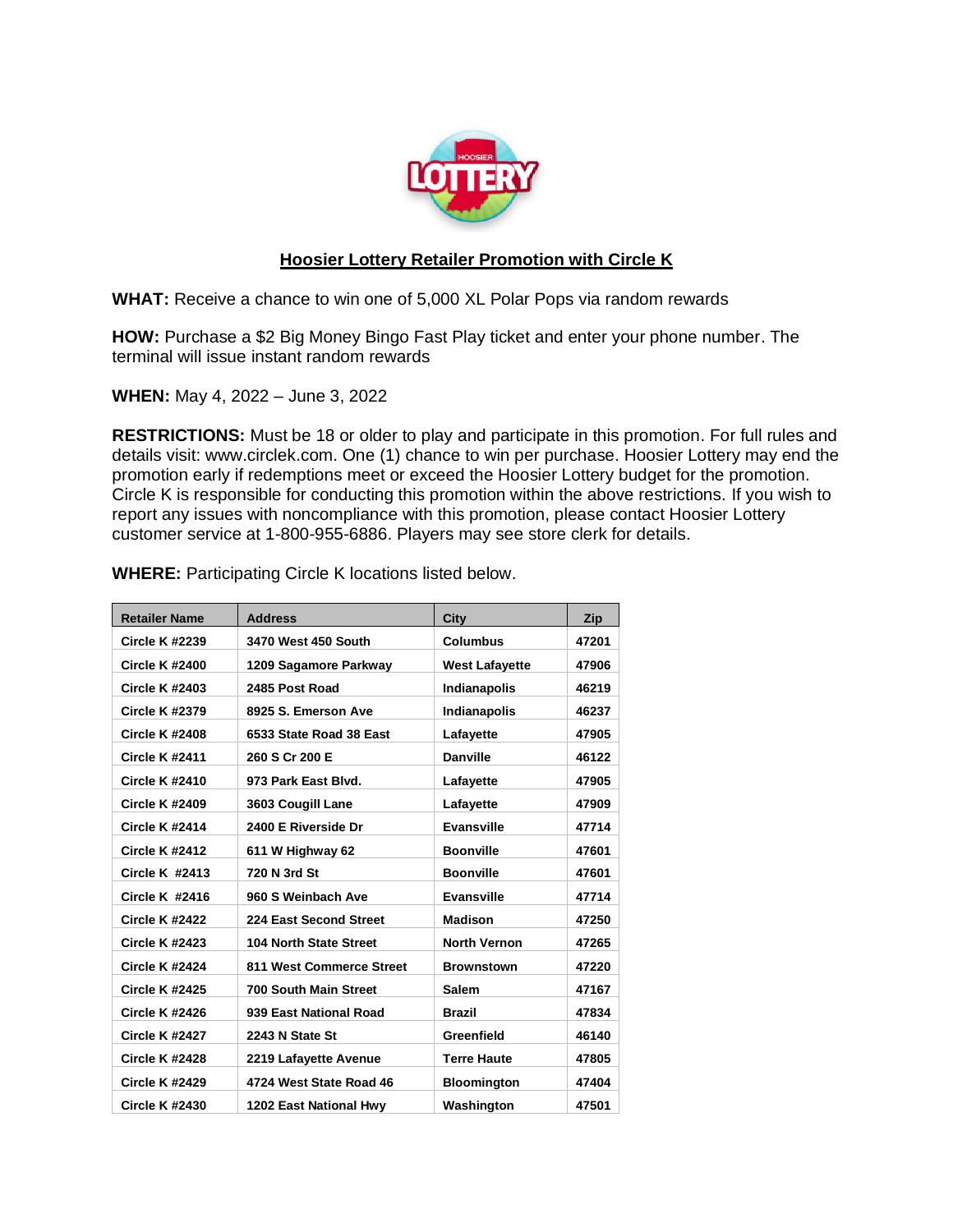| <b>Circle K #2421</b> | <b>300 East Tipton Street</b> | Seymour               | 47274 |
|-----------------------|-------------------------------|-----------------------|-------|
| <b>Circle K #2406</b> | 5659 Michigan Road            | <b>Indianapolis</b>   | 46228 |
| <b>Circle K #2420</b> | 2114 Sheek Rd Suite 2420      | Greenwood             | 46143 |
| Circle $K$ #2394      | 1700 Veterans Pkwy            | Jeffersonville        | 47130 |
| <b>Circle K #2440</b> | 3211 E 10th Street            | <b>Jeffersonville</b> | 47130 |
| <b>Circle K #2435</b> | 200 East Lincoln Ave          | <b>Schererville</b>   | 46375 |
| Circle K 2449         | 108 S Main Street             | <b>Churubusco</b>     | 46723 |
| <b>Circle K 2450</b>  | 4488 S Us Hwy 33              | <b>Churubusco</b>     | 46723 |
| Circle K 2451         | 1900 S Wayne Street           | Auburn                | 46706 |
| Circle K 2452         | 3730 Engle Road               | <b>Fort Wayne</b>     | 46802 |
| Circle K 2453         | 1695 West Lake Street         | Warsaw                | 46580 |
| Circle K 2454         | 608 Countryside Drive         | Columbia City         | 46725 |
| <b>Circle K 2455</b>  | 2733 East Us Hwy 6            | Kendallville          | 46755 |
| Circle K#1            | 1428 16th Street              | <b>Bedford</b>        | 47421 |
| Circle K#2            | N 1720 National Rd            | <b>Columbus</b>       | 47201 |
| Circle K#3            | 10 N Morton                   | <b>Franklin</b>       | 46131 |
| Circle K#4            | 692 S State Rd 135            | Greenwood             | 46142 |
| Circle K#5            | 2456 E State Road 46          | <b>Nashville</b>      | 47448 |
| Circle K#6            | 601 East Tipton               | Seymour               | 47274 |
| Circle K#7            | 1325 L St                     | <b>Bedford</b>        | 47421 |
| Circle K#8            | 115 Clifty Dr                 | <b>Madison</b>        | 47250 |
| Circle K#9            | 1136 N State St               | Greenfield            | 46140 |
| Circle K#10           | 4005 25th St                  | <b>Columbus</b>       | 47203 |
| Circle K#11           | 139 W Lagrange                | Hanover               | 47243 |
| Circle K#13           | 860 N State Rd 39             | <b>Martinsville</b>   | 46151 |
| Circle K#14           | 1660 N. State Street          | <b>North Vernon</b>   | 47265 |
| Circle K#17           | 107 W Commerce Dr             | <b>Brownstown</b>     | 47220 |
| Circle K #20          | 148 E Morgan                  | <b>Spencer</b>        | 47460 |
| Circle K#23           | 4054 E Southport Rd           | <b>Indianapolis</b>   | 46237 |
| Circle K #26          | 401 E. National Hwy           | Washington            | 47501 |
| Circle K #29          | 2510 S Leonard Springs Rd     | <b>Bloomington</b>    | 47403 |
| Circle K # 28         | 2905 East State Road 44       | Shelbyville           | 46176 |
| Circle K #39          | 503 W 5th St                  | <b>Bloomington</b>    | 47404 |
| Circle K #49          | 4405 E 3rd St                 | <b>Bloomington</b>    | 47401 |
| Circle K #51          | 1014 N Us Hwy 31              | Whiteland             | 46184 |
| Circle K #52          | 1038 W Knable Rd              | Georgetown            | 47122 |
| Circle K #47          | 714 West Main Street          | <b>Austin</b>         | 47102 |
| Circle K #55          | 9400 State Rd 144             | Martinsville          | 46151 |
| Circle K #48          | 201 West 17th Street          | <b>Bloomington</b>    | 47404 |
| Circle K #56          | 504 W Temperance Street       | <b>Ellettsville</b>   | 47429 |
| <b>Circle K #2395</b> | 989 Us Highway 31 North       | Whiteland             | 46184 |
| <b>Circle K #2272</b> | 13285 Sr 156                  | <b>Florence</b>       | 47020 |
| Circle K #42          | 602-604 Indiana Ave.          | Sellersburg           | 47172 |
|                       |                               |                       |       |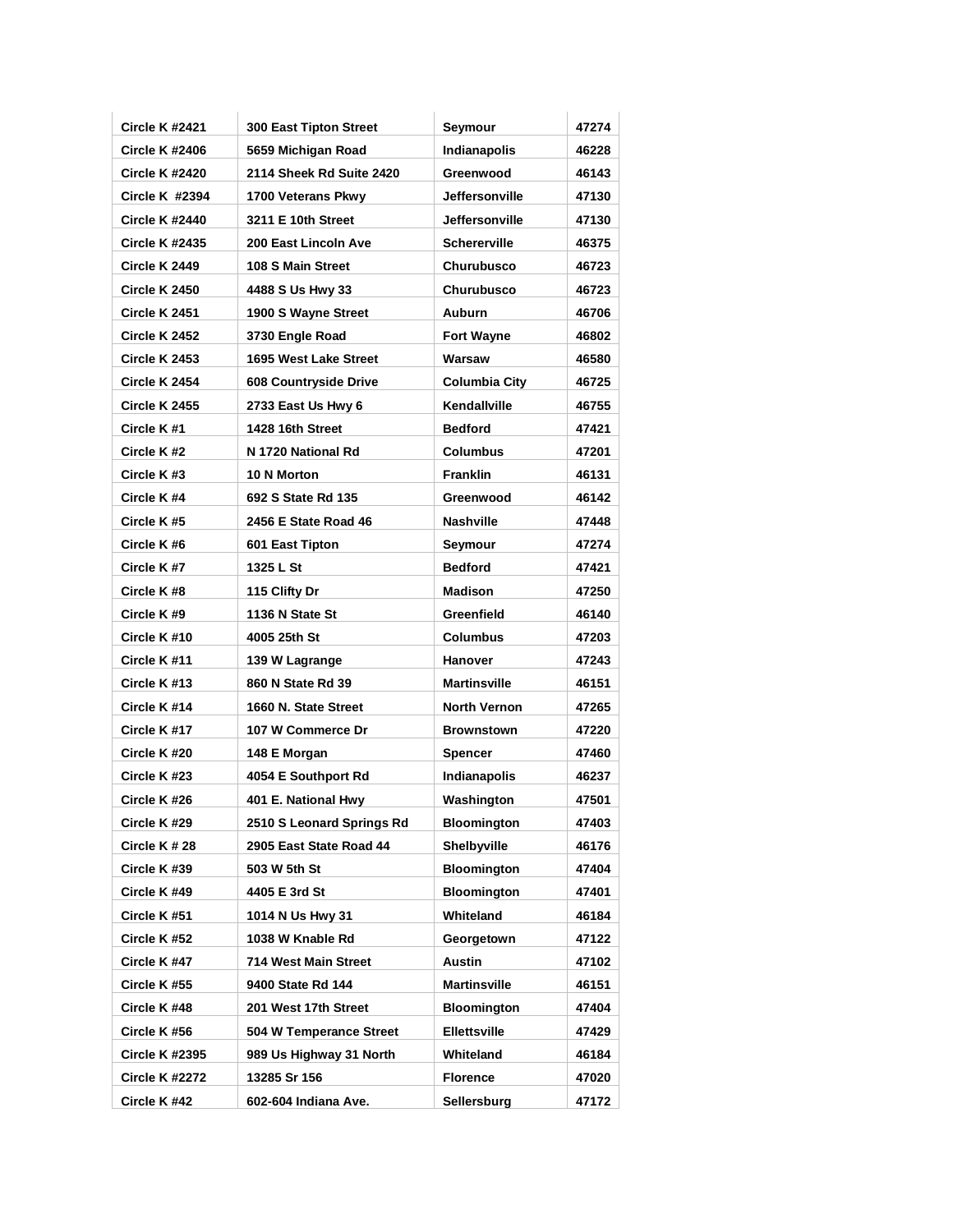| Circle K #60          | <b>1644 Central Avenue</b> | <b>Columbus</b>     | 47201 |
|-----------------------|----------------------------|---------------------|-------|
| Circle K#61           | 262 N. Gladstone           | <b>Columbus</b>     | 47201 |
| Circle K#63           | 760 Jonesville Rd          | <b>Columbus</b>     | 47201 |
| Circle K#64           | 101 N. Lincoln             | Greensburg          | 47240 |
| Circle K#65           | 10080 N Us 31              | <b>Taylorsville</b> | 47280 |
| Circle K#66           | 200 W. Main Cross          | Edinburgh           | 46124 |
| Circle K#68           | 790 North State Street     | <b>North Vernon</b> | 47265 |
| Circle K#69           | 116 Clifty Drive           | <b>Madison</b>      | 47250 |
| Circle K #46          | 339 South Main Street      | <b>Martinsville</b> | 46151 |
| Circle K#35           | 380 North 3rd Street       | <b>Terre Haute</b>  | 47807 |
| Circle K#79           | 1115 South Walnut Street   | <b>Bloomington</b>  | 47401 |
| Circle K#74           | 6270 E. Wabash Avenue      | <b>Terre Haute</b>  | 47803 |
| Circle K #101         | 2119 East Tipton           | Seymour             | 47274 |
| Circle K#93           | 300 South Green River Road | <b>Evansville</b>   | 47715 |
| Circle K #86          | 401 State Street           | <b>New Albany</b>   | 47150 |
| Circle K#87           | 2507 Lafayette             | Crawfordsville      | 47933 |
| Circle K#82           | 825 Highway 62 West        | Corydon             | 47112 |
| Circle K#81           | 2104 Grant Line Road       | <b>New Albany</b>   | 47150 |
| Circle K #85          | 349 N. Morton Street       | <b>Franklin</b>     | 46131 |
| Circle K #84          | <b>3900 First Avenue</b>   | <b>Evansville</b>   | 47710 |
| Circle K #91          | <b>7 North Fulton</b>      | <b>Evansville</b>   | 47710 |
| Circle K #104         | 6801 Hwy 41 N              | <b>Evansville</b>   | 47711 |
| Circle K #120         | 4101 Hwy 41 N              | <b>Evansville</b>   | 47711 |
| Circle K #121         | 2105 East King             | <b>Franklin</b>     | 46131 |
| Circle K #118         | 1075 Market Street         | <b>Charlestown</b>  | 47111 |
| Circle K #96          | 1505 West Mcclain          | Scottsburg          | 47170 |
| Circle K #33          | 527 East 3rd Street        | <b>Bloomington</b>  | 47401 |
| Circle K #126         | 419 Eastern Blvd.          | <b>Clarksville</b>  | 47129 |
| Circle K #130         | 414 West State Road 160    | Henryville          | 47126 |
| Circle K #128         | 729 16th Street            | <b>Bedford</b>      | 47421 |
| Circle K #142         | 1201 West Columbia         | <b>Evansville</b>   | 47710 |
| Circle K #143         | 1148 Washington Ave.       | <b>Evansville</b>   | 47714 |
| Circle K #53          | 3461 South Us Hwy 31       | <b>Columbus</b>     | 47201 |
| Circle K #157         | 6945 Kentucky Avenue       | Camby               | 46113 |
| Circle K #156         | 2658 East 3rd Street       | <b>Bloomington</b>  | 47401 |
| <b>Circle K #2201</b> | 1707 Kem Road              | Marion              | 46952 |
| <b>Circle K #2202</b> | 300 East Main Street       | <b>Gas City</b>     | 46933 |
| <b>Circle K #2203</b> | 901 East Bradford Street   | Marion              | 46952 |
| <b>Circle K #2207</b> | 325 North Meridian         | Portland            | 47371 |
| <b>Circle K #2210</b> | 201 South Randolph         |                     |       |
|                       |                            | Garrett             | 46738 |
| <b>Circle K #2211</b> | 103 East Marion            | Converse            | 46919 |
| <b>Circle K #2212</b> | 1339 West 2nd Street       | Marion              | 46952 |
| <b>Circle K #2214</b> | 209 West 38th Street       | Marion              | 46953 |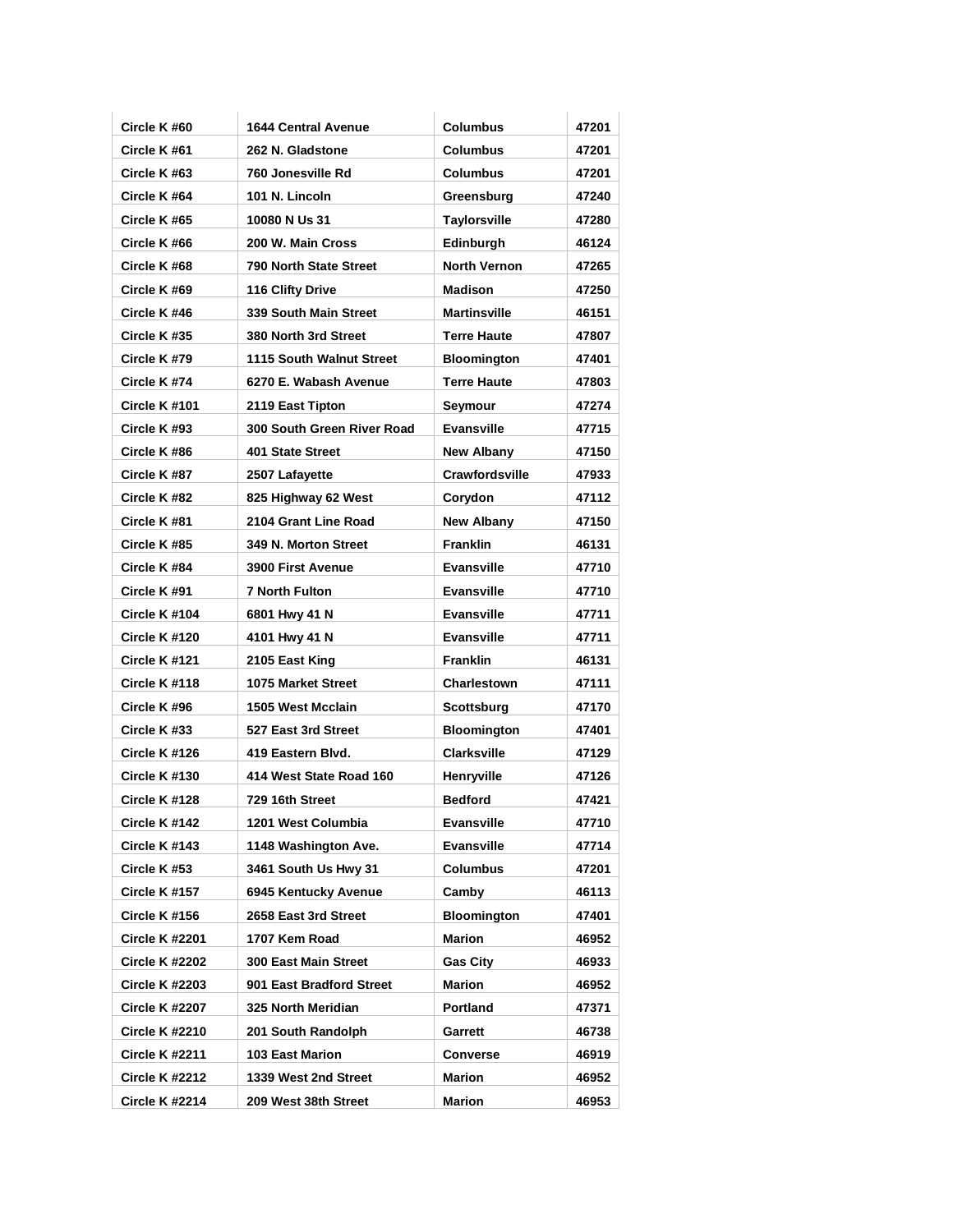| <b>Circle K #2216</b>  | 127 N. Main Street             | <b>Summitville</b>    | 46070 |
|------------------------|--------------------------------|-----------------------|-------|
| <b>Circle K #2217</b>  | 729 South Meridian             | <b>Portland</b>       | 47371 |
| <b>Circle K #2218</b>  | 101 North First Street         | Van Buren             | 46991 |
| <b>Circle K #2221</b>  | 602 South Main Street          | Jonesboro             | 46938 |
| <b>Circle K #2222</b>  | 101 Thomas Road                | La Fontaine           | 46940 |
| <b>Circle K #2226</b>  | 1655 East 10th Street          | <b>Jeffersonville</b> | 47130 |
| <b>Circle K #2231</b>  | <b>719 North Ewing Street</b>  | Seymour               | 47274 |
| <b>Circle K #2234</b>  | 1219 Clifty Drive              | <b>Madison</b>        | 47250 |
| <b>Circle K #2230</b>  | 3601 Grant Line Road           | <b>New Albany</b>     | 47150 |
| <b>Circle K #2228</b>  | 3706 Charlestown Road          | <b>New Albany</b>     | 47150 |
| <b>Circle K #2224</b>  | 820 Eastern Blvd.              | <b>Clarksville</b>    | 47129 |
| <b>Circle K #2223</b>  | 101 Enterprise Way             | Sellersburg           | 47172 |
| <b>Circle K #2232</b>  | 612 East Oak                   | Seymour               | 47274 |
| <b>Circle K #2229</b>  | 602 West Main Street           | <b>New Albany</b>     | 47150 |
| <b>Circle K #2225</b>  | 3830 Hamburg Pike              | <b>Jeffersonville</b> | 47130 |
| <b>Circle K #2233</b>  | 416 Stevens Way                | Seymour               | 47274 |
| <b>Circle K #2227</b>  | 1202 Eads Parkway East         | Lawrenceburg          | 47025 |
| <b>Circle K #2300</b>  | 3112 Ferry Street              | Lafayette             | 47904 |
| <b>Circle K #2240</b>  | <b>706 Northwestern Avenue</b> | <b>West Lafayette</b> | 47906 |
| <b>Circle K #2255</b>  | 1280 Lafayette Ave.            | <b>Terre Haute</b>    | 47804 |
| <b>Circle K #2274</b>  | 1360 North Green               | <b>Brownsburg</b>     | 46112 |
| <b>Circle K #2275</b>  | 1230 South Rangeline Road      | Carmel                | 46032 |
| <b>Circle K #2276</b>  | 9510 East 126th Street         | <b>Fishers</b>        | 46038 |
| <b>Circle K #2278</b>  | 4624 Lafayette Road            | Indianapolis          | 46254 |
| <b>Circle K #2279</b>  | 9599 North Meridian Street     | <b>Indianapolis</b>   | 46260 |
| <b>Circle K #2281</b>  | 1821 E 151st Street            | Carmel                | 46033 |
| <b>Circle K #2282</b>  | 6995 East Hwy 36               | Avon                  | 46123 |
| <b>Circle K #2284</b>  | 8924 East 116th Street         | <b>Fishers</b>        | 46038 |
| <b>Circle K #2285</b>  | 11601 Allisonville Road        | <b>Fishers</b>        | 46038 |
| <b>Circle K #2287</b>  | 1183 East Main                 | Greenwood             | 46143 |
| <b>Circle K #2288</b>  | 800 Us Highway 31 N            | Greenwood             | 46142 |
| <b>Circle K #2291</b>  | 2104 North Capitol Avenue      | Indianapolis          | 46202 |
| <b>Circle K # 2292</b> | 1551 North Illinois            | <b>Indianapolis</b>   | 46202 |
| <b>Circle K #2293</b>  | 4841 N Pennsylvania            | <b>Indianapolis</b>   | 46205 |
| <b>Circle K #2294</b>  | 6402 W. 10th                   | Indianapolis          | 46214 |
| <b>Circle K #2297</b>  | 3801 South Post                | Indianapolis          | 46239 |
| <b>Circle K # 2301</b> | 4221 S. Emerson Avenue         | <b>Indianapolis</b>   | 46203 |
| <b>Circle K #2304</b>  | 9611 Allisonville Road         | <b>Indianapolis</b>   | 46250 |
| <b>Circle K # 2307</b> | 6955 South Emerson             | <b>Indianapolis</b>   | 46237 |
| <b>Circle K #2313</b>  | 7788 East 96th Street          | <b>Fishers</b>        | 46037 |
| <b>Circle K #2271</b>  | 5202 Hwy 62                    | Jeffersonville        | 47130 |
| <b>Circle K #2261</b>  | 4250 State Road 26             | Lafayette             | 47905 |
| <b>Circle K #2248</b>  | 2304 Sherman Blvd              | <b>Fort Wayne</b>     | 46808 |